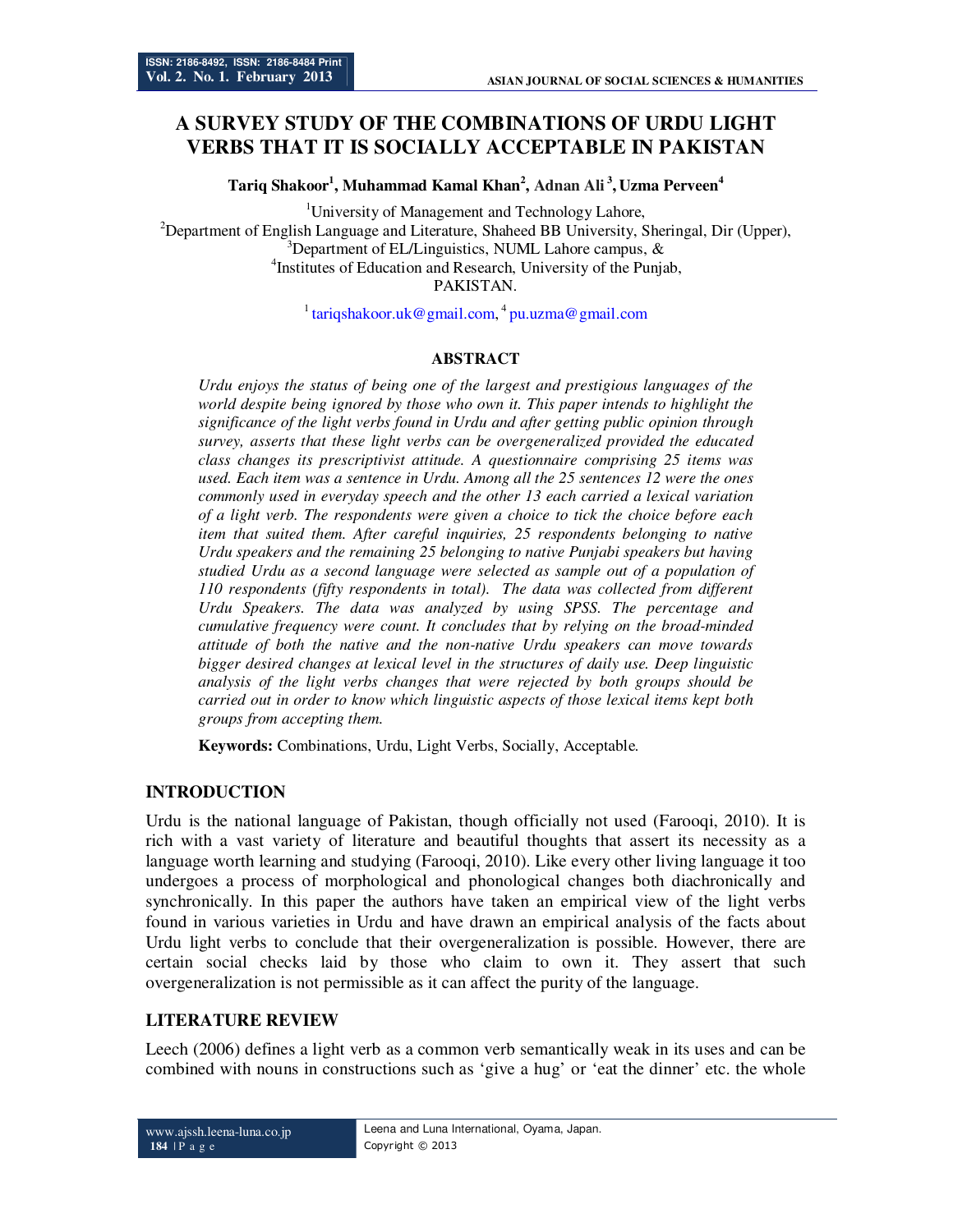construction often seems equivalent to the use of a single verb  $-$  take the breakfast  $=$ breakfast.

|                      |  |  |  |  |  | Like English Urdu too has different varieties of light verbs (Lynn, 2010). The following |
|----------------------|--|--|--|--|--|------------------------------------------------------------------------------------------|
| examples testify it: |  |  |  |  |  |                                                                                          |

| $S \#$         | verb                                                     | نا With infinite        |  |  |  |  |
|----------------|----------------------------------------------------------|-------------------------|--|--|--|--|
| 1              | سو                                                       | سو +نا = سو نا          |  |  |  |  |
| $\mathfrak{D}$ | جاگ                                                      | جاگ + نا = جاگنا        |  |  |  |  |
| 3              | او نگھ                                                   | او نگھ + نا = او نگھنا  |  |  |  |  |
|                | لَيْنَا + بِونَا + كَرْنَا Table 2. With Auxiliary Verbs |                         |  |  |  |  |
| S#             | Verb                                                     | Verb with Auxiliary     |  |  |  |  |
| $\mathbf{1}$   | كام                                                      | کام + کر نا = کام کر نا |  |  |  |  |
| $\mathfrak{D}$ | دعا                                                      | دعا + لينا = دعا لبنا   |  |  |  |  |
| 3              | کر م                                                     | كرم + ہونا = كرم ہونا   |  |  |  |  |

**Table 1. The Stem of Infinitive نا**

#### **Interpretation**

Despite the occurrence of such stems with auxiliaries and infinitives, there are certain light verb combinations that can be formed morphologically but they are not in practice socially and their use is considered ungrammatical, such as;

**Table 3. Socially Non-Permissible and Permissible Light Verb Combinations** 

| S# | Verb  | Non-Permissible combination                  | <i>Permissible combinations</i>                                                   |
|----|-------|----------------------------------------------|-----------------------------------------------------------------------------------|
|    |       |                                              | تلاش كرنا، تلاش كرلينا، تلاش كر ليا گيا تلاش + نا، تلاش + لينا، تلاش + بوگيا تلاش |
|    | اچک 2 | اچک + نا، اچک+ٻونا                           | اچک گیا، اچک لیا،اچک جانا                                                         |
|    | لجک 3 | لْجِکَ + اَ، لَچِکَ + لَيا، لَچِکَ +اَتَّهِي | لْچِک گَیا/ گَئی، لْچِک کر ، لْچِکنا                                              |

#### **Interpretation**

It is strange yet true that the well-known scholars in Urdu language do regard these combinations (non-permissible ones) correct in terms of their morphological structures but they do not acknowledge their coinage, usage or practice at the social level (Hashmi, 2011). They rather consider such morphological combinations something close to taboos or overgeneralizations. It may either be due to prescriptive approach towards light verb usage or because they are more focused towards 'collocative use' of light verbs.

#### **The Bioprogram Hypothesis**

This hypothesis states that humans have a separate biological program for language and that the nature of this innate program can be studied through creole languages where children of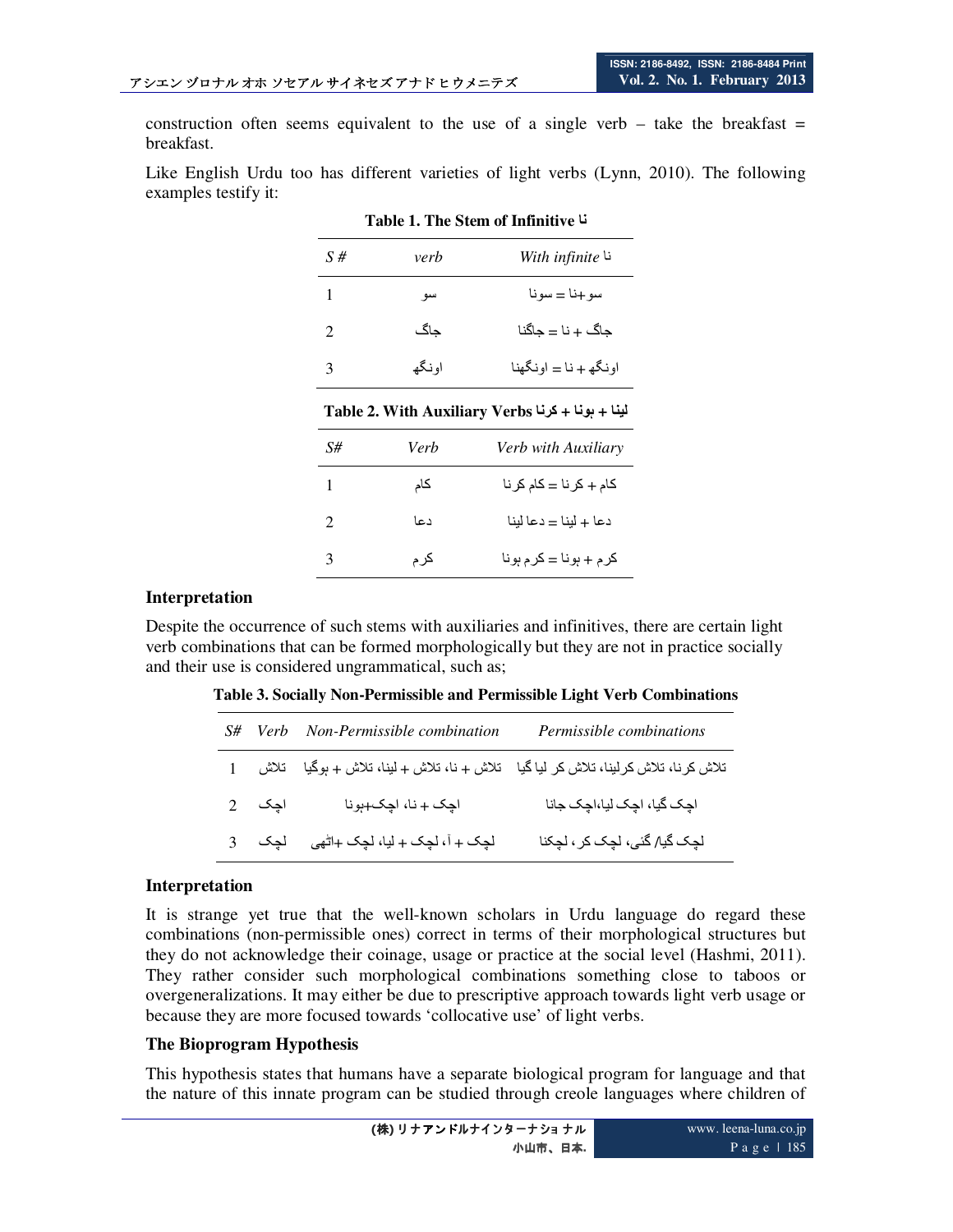the pidgin users develop fully-fledged languages out of inadequate language sources of pidgins (Trudgill, 1992).

### **Overgeneralization**

It is defined as a process in language learning in which a learner extends the use of a grammatical item beyond the boundaries of its accepted uses…, (Schimidt, 2010). Since it is common in the learning of both first and second languages, it is considered a natural and a normal phenomenon in the eyes of the mentalists. This overgeneralization, if left unchecked by social pressures that have a rather prescriptive approach about language, can result in the production of the structures mentioned under the category of socially non-permissible morphological forms in Table 3 above, as socially acceptable and communicable structures of Urdu speech. This gives rise to the following research question;

## **How far acceptable are the lexical changes of light verbs in the regular patterns of Urdu structures to the native Urdu and native Punjabi speakers of Urdu language?**

## *Acceptability In Terms Of Correct and Appropriate Structures*

As the present study is about the acceptability of light verbs in Urdu, investigation at a social level demands acceptability of a sentence structure for an Urdu speaker both in terms of grammar as well as that of appropriateness. This is because some speakers are expected to look upon the rules of grammar whereas others are expected to rely on their everyday knowledge to give their judgments.

## **METHODOLOGY**

#### **Survey**

In order to find the answer to the mentioned research question survey method was used to collect data from the native Urdu and native Punjabi speakers of Urdu via questionnaire.

#### **The Questionnaire**

A questionnaire comprising 25 items was used. Each item was a sentence in Urdu. Among all the 25 sentences 12 were the ones commonly used in everyday speech and the other 13 each carried a lexical variation of a light verb. It was ensured that the regularly used and varied ones should fall in different orders so they looked a little jumbled. For the convenience of the respondents the questionnaire was typed in Urdu. Four choices namely correct, incorrect, appropriate and inappropriate were given before each item to choose from. The respondents were given a choice to tick the choice before each item that suited them. The twelve commonly used Urdu structures fell at the following numbers in the items list;

2, 3, 4, 7, 8, 11, 13, 15, 17, 19, 21, 24

The order in which the 13 structures carrying variations of light verbs was thus;

1, 5, 6, 9, 10, 12, 14, 16, 18, 20, 22, 23

## **The Respondents**

After careful inquiries, 25 respondents belonging to native Urdu speakers and the remaining 25 belonging to native Punjabi speakers but having studied Urdu as a second language were selected as sample out of a population of 110 respondents (fifty respondents in total).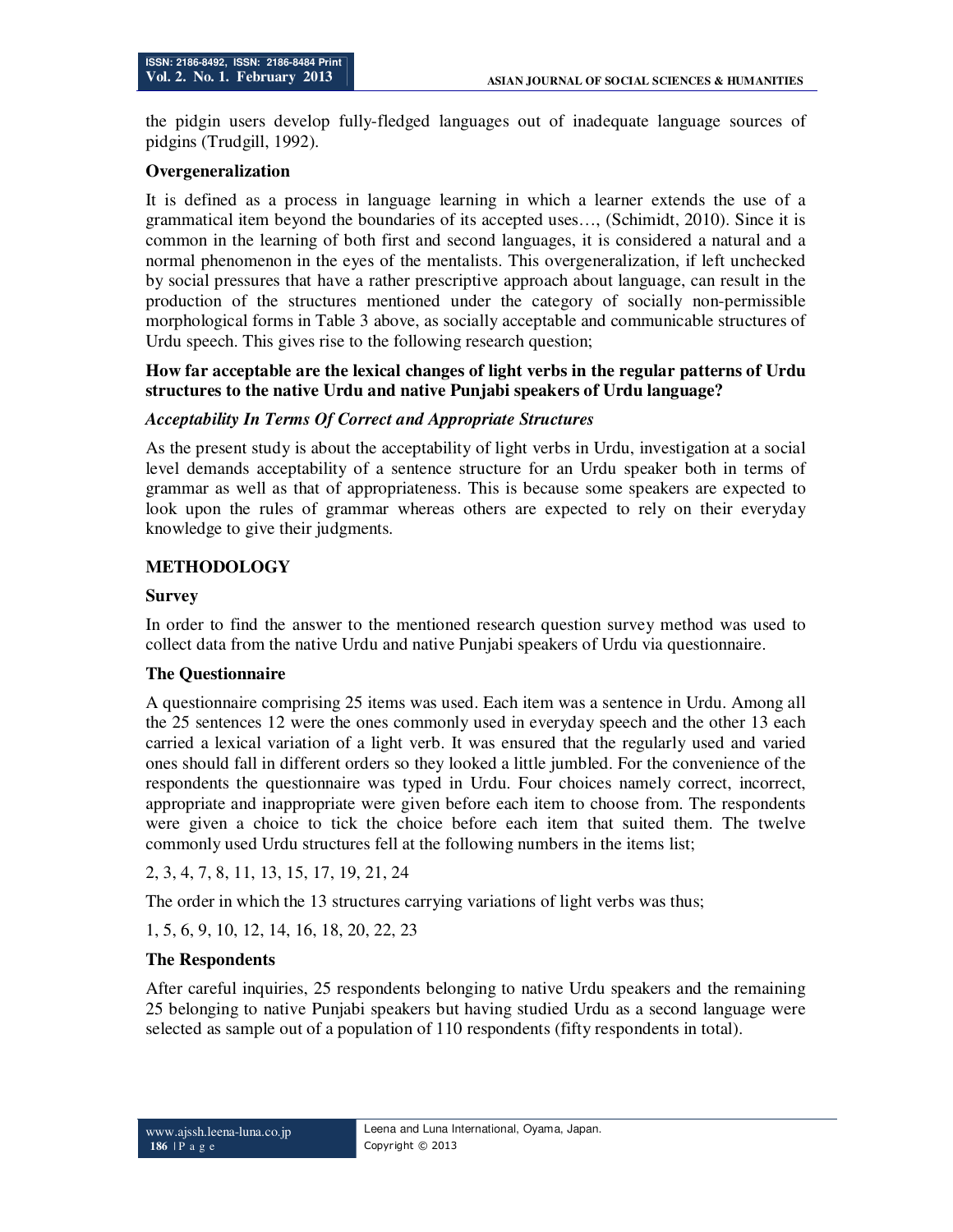# **Data Collection**

The data collected from fifty filed questionnaires were entered in SPSS version 17 as per the following settings:

- 1. Each item sentence was entered as a numeric scale variable.
- 2. Each of the four options as chosen by the respondents was given the labels as per the following values;
	- $1 =$  Correct
	- $2 =$ Incorrect
	- $3 =$  Appropriate
	- 4 = Inappropriate
- 3. The first 25 sets of entries in SPSS belonged to the responses from native Urdu speakers while the remaining 25 sets of entries belonged to the responses from native Punjabi speakers of Urdu.
- 4. The 25 native Urdu speakers were grouped under the label 1 while the 25 native Punjabi speakers of Urdu were grouped under the label 2 in SPSS to show the overall group results of responses, and
- 5. Demographics were entered as nominal variables.

# **DATA ANALYSIS AND INTERPRETATION**

In order to know the responses of the respondents towards the thirteen Urdu sentences carrying variations of light verbs the split data of two groups of speakers were analyzed by calculating the frequencies of the responses towards the mentioned thirteen items. The following tables show the frequency and the percentage of both groups of speakers towards the sentences with light verbs variations:

| Type of Sampled Respondnnts |       |                  | Frequency | Valid Percent |
|-----------------------------|-------|------------------|-----------|---------------|
|                             |       | Correct          | 5         | 20.0          |
| Native Urdu                 |       | <b>Incorrect</b> | 3         | 12.0          |
| <b>Speakers</b>             | Valid | Appropriate      | 16        | 64.0          |
|                             |       | Inappropriate    | 1         | 4.0           |
|                             |       | Correct          | 7         | 28.0          |
| Non-Native                  |       | <b>Incorrect</b> | 8         | 32.0          |
| Urdu Speakers               | Valid | Appropriate      | 10        | 40.0          |
|                             |       | Total            | 25        | 100.0         |

## **احمدکانصيبچمکگيا 1: Item Ahmad kanaseebchamakgaya**

## **Interpretation**

20% native Urdu speakers marked it correct whereas 64% marked it appropriate. This means that for 84% of the native speakers it was acceptable.

28% of non-native Urdu speakers marked it correct while 40% marked it appropriate. This means that it is acceptable for 68% non-native speakers of Urdu.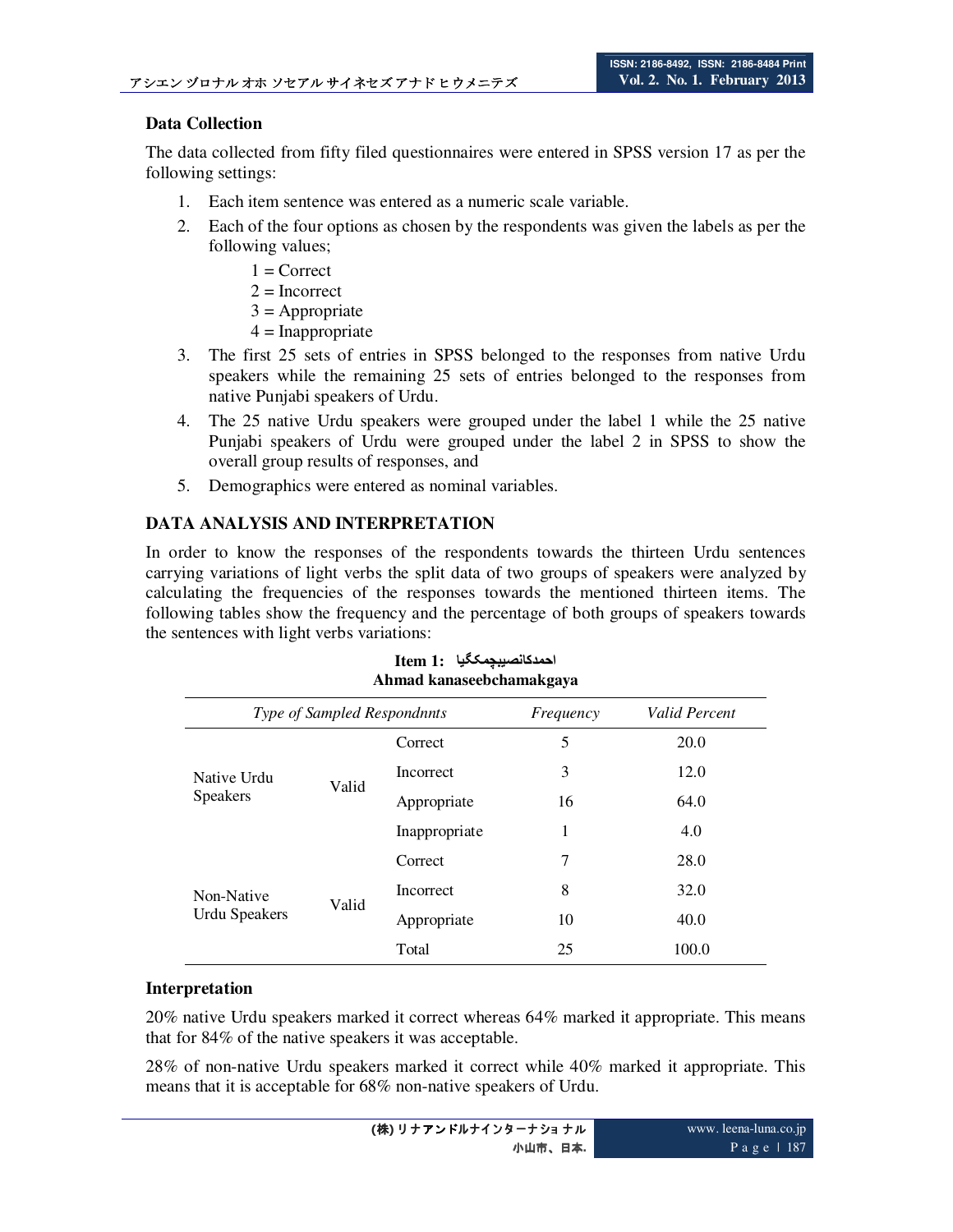| Type of Sampled Respondnnts        |         |               | Frequency      | Valid Percent |
|------------------------------------|---------|---------------|----------------|---------------|
|                                    |         | Correct       | 20             | 80.0          |
| Native Urdu                        |         | Incorrect     | 1              | 4.0           |
| <b>Speakers</b>                    | Valid   | Appropriate   | 3              | 12.0          |
|                                    |         | Inappropriate | 1              | 4.0           |
|                                    |         | Correct       | 6              | 26.1          |
|                                    |         | Incorrect     | 3              | 13.0          |
|                                    | Valid   | Appropriate   | 12             | 52.2          |
| Non-Native<br><b>Urdu Speakers</b> |         | Inappropriate | $\overline{2}$ | 8.7           |
|                                    |         | Total         | 23             | 100.0         |
|                                    | Missing | System        | $\overline{2}$ |               |
|                                    |         | Total         | 25             |               |

## **ڈاکٹرکيمحنتسےعذراکيطبيعتسنبھلی 5: Item Doctor kimahnat se Azrakitabi'atsambhli.**

# **Interpretation**

80% of the native Urdu speakers marked it correct and 12% marked it appropriate. This means that it is acceptable for 92% of the native Urdu speakers.

26.1% of the non-native Urdu speakers marked it correct while 52.2% marked it appropriate. Thus it is acceptable for 78.3% of the non-native Urdu speakers.

| Type of Sampled Respondnnts |         |               | Frequency      | Valid Percent |
|-----------------------------|---------|---------------|----------------|---------------|
|                             |         | Correct       | 9              | 36.0          |
| Native Urdu                 |         | Incorrect     | 3              | 12.0          |
| <b>Speakers</b>             | Valid   | Appropriate   | 13             | 52.0          |
|                             |         | Total         | 25             | 100.0         |
|                             |         | Correct       | 3              | 13.6          |
|                             |         | Incorrect     | 5              | 22.7          |
|                             | Valid   | Appropriate   | 12             | 54.5          |
| Non-Native                  |         | Inappropriate | $\overline{2}$ | 9.1           |
| <b>Urdu Speakers</b>        | Missing | Total         | 22             | 100.0         |
|                             |         | System        | 3              |               |
|                             |         | Total         | 25             |               |

# **عذرالڑکھڑاکرسنبھلی 6: Item Azralarkharakarsambhli.**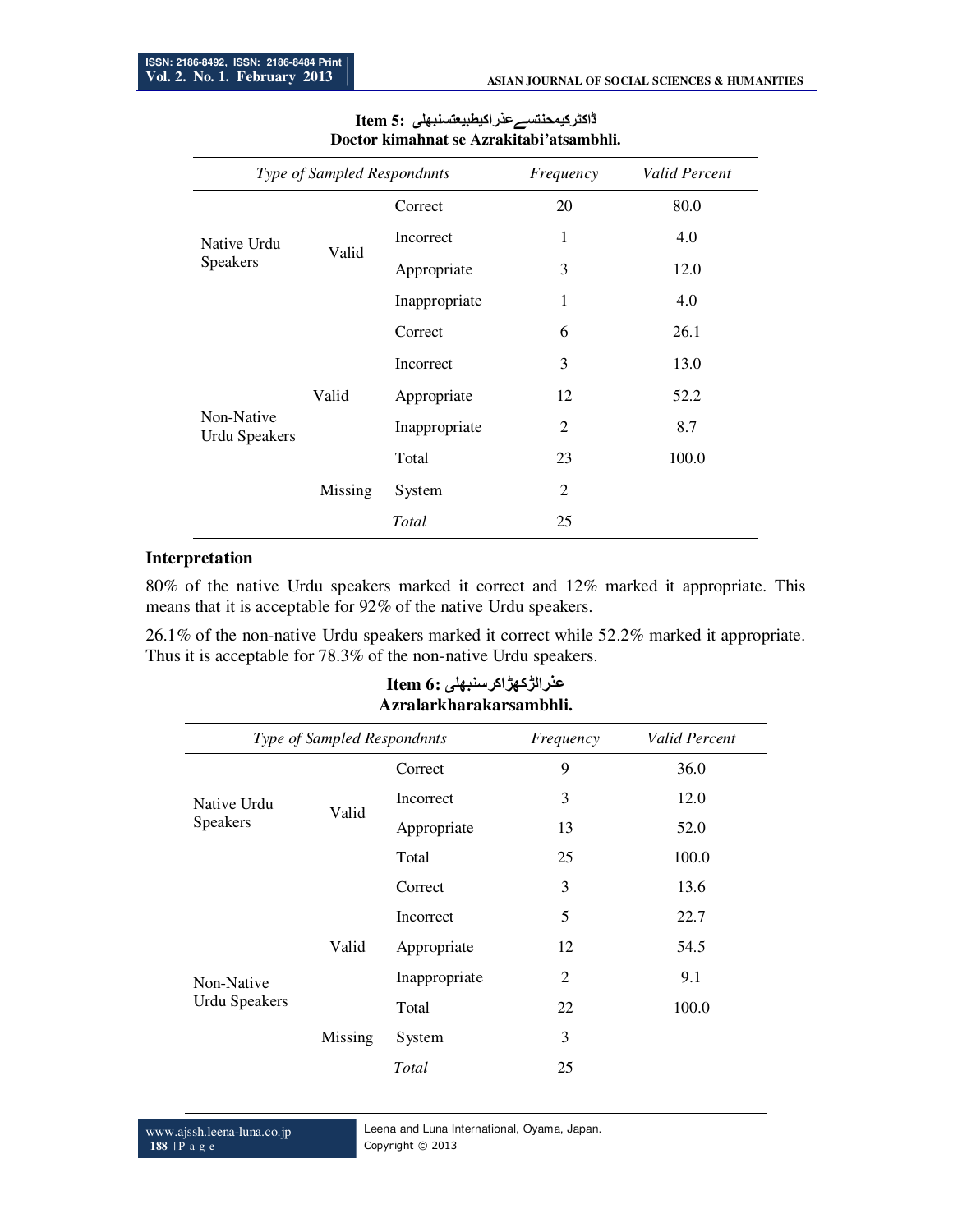36% of the native Urdu speakers marked it correct and 52% marked it appropriate. This means that it is acceptable for 88% of the native Urdu speakers. It is important that none marked it inappropriate. 13.6% of the non-native speakers of Urdu marked it correct while 54.5% marked it appropriate. It means that it is acceptable for 68.1% of them.

| Saeedkanisnana chook hua.          |         |               |                |               |  |
|------------------------------------|---------|---------------|----------------|---------------|--|
| Type of Sampled Respondnnts        |         |               | Frequency      | Valid Percent |  |
|                                    |         | Correct       | 1              | 4.0           |  |
| Native Urdu                        |         | Incorrect     | 11             | 44.0          |  |
| <b>Speakers</b>                    | Valid   | Appropriate   | 1              | 4.0           |  |
|                                    |         | Inappropriate | 12             | 48.0          |  |
|                                    |         | Correct       | 2              | 8.3           |  |
|                                    |         | Incorrect     | 14             | 58.3          |  |
|                                    | Valid   | Appropriate   | 6              | 25.0          |  |
| Non-Native<br><b>Urdu Speakers</b> |         | Inappropriate | $\overline{2}$ | 8.3           |  |
|                                    |         | Total         | 24             | 100.0         |  |
|                                    | Missing | <b>System</b> | 1              |               |  |
|                                    |         | Total         | 25             |               |  |

#### **سعيدکانشانہچوکہوا 9: Item Saeedkanishana chook hua.**

## **Interpretation**

44% of the native Urdu speakers have marked it incorrect and 48% have marked inappropriate. This means it is unacceptable for 92% of the native Urdu speakers.

58.3% of non-native Urdu speakers have marked it incorrect while 8.3 % have marked it inappropriate. This means it is inacceptable for 66.6% of the non-native Urdu speakers.

**سعيدکانشانہچوکا 10: Item**

| Saeedkanishanachooka. |                                                           |               |    |       |  |  |
|-----------------------|-----------------------------------------------------------|---------------|----|-------|--|--|
|                       | Type of Sampled Respondnnts<br>Valid Percent<br>Frequency |               |    |       |  |  |
|                       |                                                           | Correct       | 4  | 16.0  |  |  |
| Native Urdu           |                                                           | Incorrect     | 12 | 48.0  |  |  |
| <b>Speakers</b>       | Valid                                                     | Appropriate   | 6  | 24.0  |  |  |
|                       |                                                           | Inappropriate | 3  | 12.0  |  |  |
|                       |                                                           | Correct       | 4  | 16.7  |  |  |
|                       |                                                           | Incorrect     | 5  | 20.8  |  |  |
| Non-Native            | Valid                                                     | Appropriate   | 10 | 41.7  |  |  |
| <b>Urdu Speakers</b>  |                                                           | Inappropriate | 5  | 20.8  |  |  |
|                       |                                                           | Total         | 24 | 100.0 |  |  |
|                       | Missing                                                   | System        | 1  |       |  |  |
|                       |                                                           | Total         | 25 |       |  |  |

小山市、日本**.**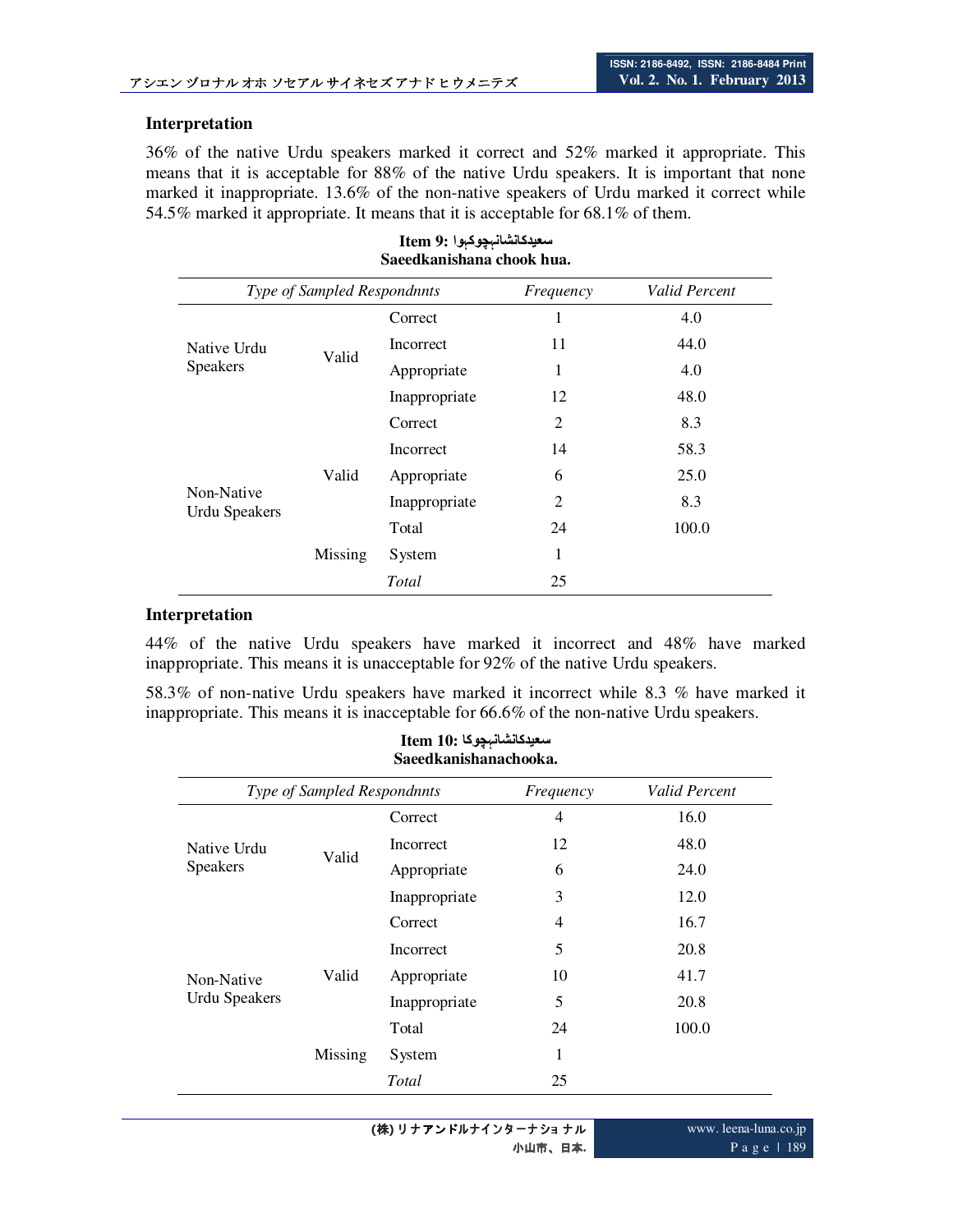48% of native Urdu speakers have marked it incorrect and 12% inappropriate. This means it is inacceptable for 60% native Urdu speakers.

41. 7% of non-native Urdu speakers have marked it appropriate while 16.7% have marked it correct. This means it is acceptable for 58.4% of non-native speakers of Urdu.

| muzuludulubli no guyu.      |                             |                  |           |               |  |
|-----------------------------|-----------------------------|------------------|-----------|---------------|--|
|                             | Type of Sampled Respondnnts |                  | Frequency | Valid Percent |  |
|                             |                             | Correct          |           | 4.0           |  |
| Native Urdu                 |                             | <b>Incorrect</b> | 11        | 44.0          |  |
| <b>Speakers</b>             | Valid                       | Appropriate      | 9         | 36.0          |  |
|                             |                             | Inappropriate    | 4         | 16.0          |  |
|                             |                             | Correct          | 5         | 20.0          |  |
|                             |                             | Incorrect        | 11        | 44.0          |  |
| Non-Native<br>Urdu Speakers | Valid                       | Appropriate      | 4         | 16.0          |  |
|                             |                             | Inappropriate    | 5         | 20.0          |  |
|                             |                             | Total            | 25        | 100.0         |  |

# **خزانہت)شہوگيا 12: Item Khazanatalash ho gaya.**

## **Interpretation**

44% of the native Urdu speakers marked it incorrect while 16% marked it inappropriate. This is means it is inacceptable for 60% of native Urdu speakers.

44% of the non-native Urdu speakers marked it incorrect while 20% marked it inappropriate. This means it is inacceptable for 64% of the non-native speakers of Urdu.

| گلكيٹېنيلچكى :Item 14<br>Gulkitehnilachki.                |         |               |    |       |  |
|-----------------------------------------------------------|---------|---------------|----|-------|--|
| Type of Sampled Respondnnts<br>Valid Percent<br>Frequency |         |               |    |       |  |
|                                                           |         | Correct       | 7  | 31.8  |  |
|                                                           |         | Incorrect     | 6  | 27.3  |  |
|                                                           | Valid   | Appropriate   | 6  | 27.3  |  |
| Native Urdu<br><b>Speakers</b>                            |         | Inappropriate | 3  | 13.6  |  |
|                                                           |         | Total         | 22 | 100.0 |  |
|                                                           | Missing | <b>System</b> | 3  |       |  |
|                                                           | Total   |               | 25 | 25    |  |
|                                                           |         | Correct       | 7  | 28.0  |  |
|                                                           |         | Incorrect     | 5  | 20.0  |  |
| Non-Native<br><b>Urdu Speakers</b>                        | Valid   | Appropriate   | 8  | 32.0  |  |
|                                                           |         | Inappropriate | 5  | 20.0  |  |
|                                                           |         | Total         | 25 | 100.0 |  |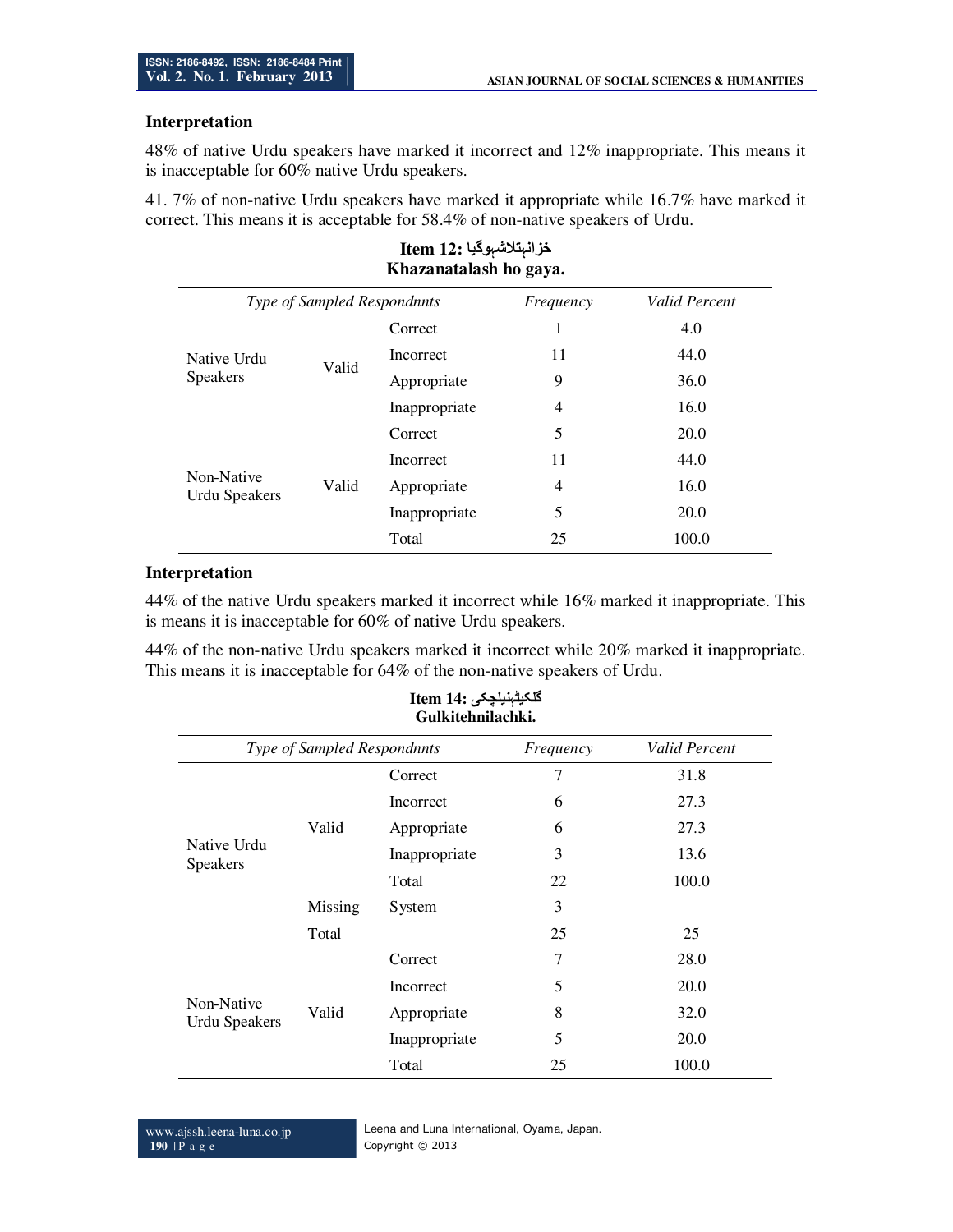31.8% native speakers of Urdu have marked it correct while 27.3% have marked it inappropriate. This means it is acceptable for 59.1% of the native speakers of Urdu.

28% of the non-native speakers of Urdu have marked it correct while 32% of them have marked it appropriate. This means it is acceptable for 60% of the non-native speakers of Urdu.

| Knurram ne whanjane se gureza.     |                             |               |           |               |  |
|------------------------------------|-----------------------------|---------------|-----------|---------------|--|
|                                    | Type of Sampled Respondnnts |               | Frequency | Valid Percent |  |
|                                    |                             | Incorrect     | 10        | 40.0          |  |
| Native Urdu                        |                             | Appropriate   | 1         | 4.0           |  |
| <b>Speakers</b>                    | Valid                       | Inappropriate | 14        | 56.0          |  |
|                                    |                             | Total         | 25        | 100.0         |  |
|                                    |                             | Correct       | 3         | 12.5          |  |
|                                    |                             | Incorrect     | 14        | 58.3          |  |
|                                    | Valid                       | Appropriate   | 4         | 16.7          |  |
| Non-Native<br><b>Urdu Speakers</b> |                             | Inappropriate | 3         | 12.5          |  |
|                                    |                             | Total         | 24        | 100.0         |  |
|                                    | Missing                     | <b>System</b> | 1         |               |  |
|                                    |                             | Total         | 25        |               |  |

#### **خرمنےوہانجانےسےگريزا 16: Item Khurram ne whanjane se gureza.**

#### **Interpretation**

None of the native speakers of Urdu marked it correct. 40% marked it incorrect while 56% marked it inappropriate. This means it is inacceptable for 96% native Urdu speakers.

58.3% of non-native Urdu speakers marked it incorrect while 12.5% marked it inappropriate. This means it is inacceptable for 70.8% of the non-native speakers of Urdu.

| اسےتلاشلیناضروریہے :18 Item    |                                    |                  |           |               |  |  |  |
|--------------------------------|------------------------------------|------------------|-----------|---------------|--|--|--|
|                                | Use talashlenazururihae.           |                  |           |               |  |  |  |
|                                | <b>Type of Sampled Respondnnts</b> |                  | Frequency | Valid Percent |  |  |  |
|                                |                                    | Correct          | 1         | 4.0           |  |  |  |
|                                |                                    | <b>Incorrect</b> | 11        | 44.0          |  |  |  |
| Native Urdu<br><b>Speakers</b> | Valid                              | Appropriate      | 3         | 12.0          |  |  |  |
|                                |                                    | Inappropriate    | 10        | 40.0          |  |  |  |
|                                |                                    | Total            | 25        | 100.0         |  |  |  |
|                                |                                    | Correct          | 3         | 13.6          |  |  |  |
|                                |                                    | <b>Incorrect</b> | 12        | 54.5          |  |  |  |
| Non-Native                     | Valid                              | Appropriate      | 7         | 31.8          |  |  |  |
| <b>Urdu Speakers</b>           |                                    | Total            | 22        | 100.0         |  |  |  |
|                                | Missing                            | <b>System</b>    | 3         |               |  |  |  |
|                                |                                    | Total            | 25        |               |  |  |  |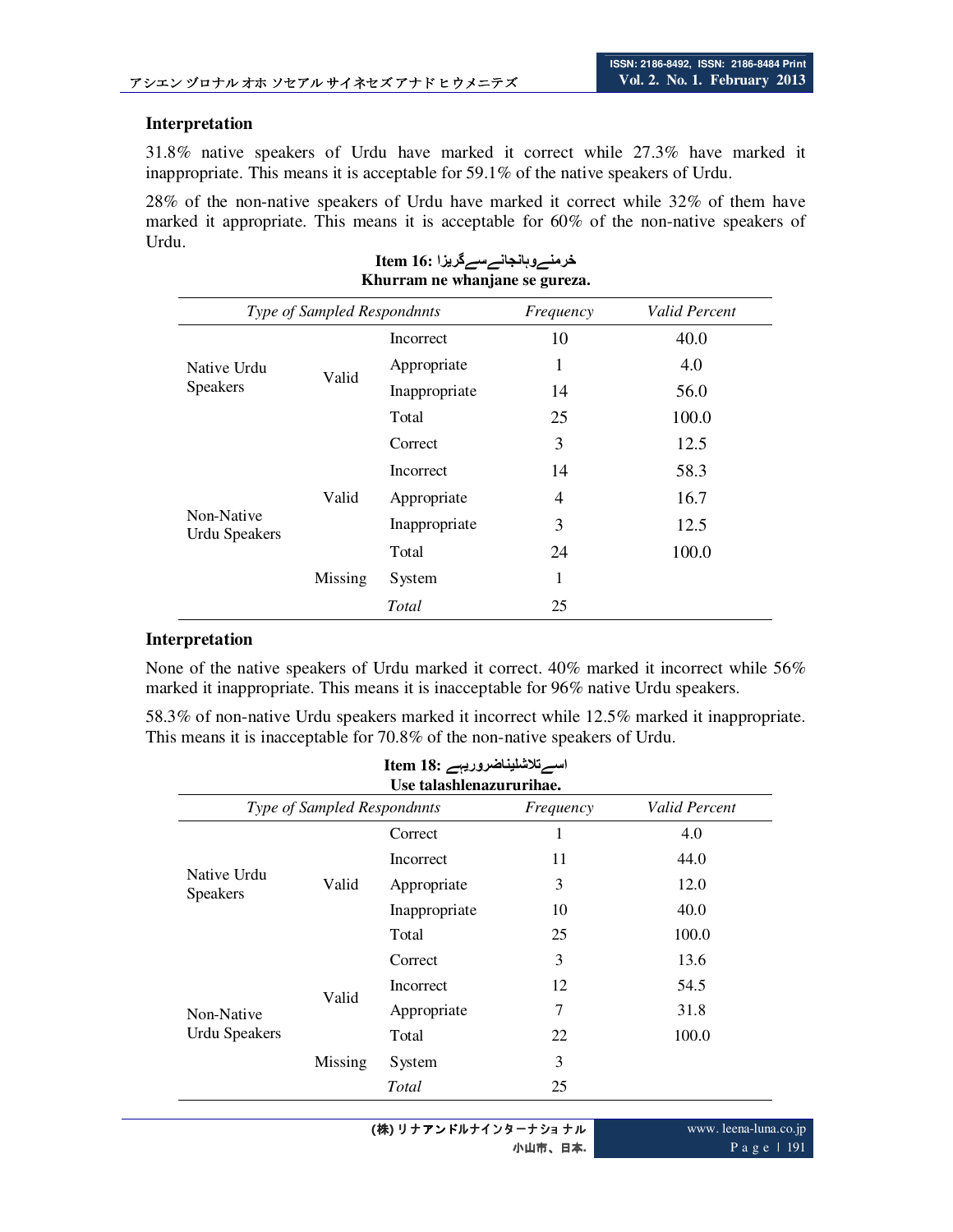44% of native Urdu speakers marked it correct and 40% marked it incorrect. This means it is inacceptable for 84% of native speakers of Urdu.

54.5% o non-native speakers of Urdu marked it incorrect while none marked it inappropriate. This means it is by no means acceptable to 54.5% of non-native speakers of Urdu.

| US Kenaatu se fumaaluchkagaya.           |       |               |                |               |
|------------------------------------------|-------|---------------|----------------|---------------|
| Type of Sampled Respondnnts<br>Frequency |       |               |                | Valid Percent |
| Native Urdu<br><b>Speakers</b>           | Valid | Correct       | $\overline{2}$ | 8.0           |
|                                          |       | Incorrect     | 14             | 56.0          |
|                                          |       | Appropriate   | 3              | 12.0          |
|                                          |       | Inappropriate | 6              | 24.0          |
|                                          |       | Total         | 25             | 100.0         |
| Non-Native<br><b>Urdu Speakers</b>       | Valid | Correct       | 9              | 36.0          |
|                                          |       | Incorrect     | 9              | 36.0          |
|                                          |       | Appropriate   | $\overline{4}$ | 16.0          |
|                                          |       | Inappropriate | 3              | 12.0          |
|                                          |       | Total         | 25             | 100.0         |

#### **اسکےہاتھسےروما2چکاگيا 20: Item Us kehaath se rumaaluchkagaya.**

#### **Interpretation**

56% of the native speakers of Urdu marked it incorrect while 24% marked inappropriate. This means it is inacceptable to 80% of the native Urdu speakers.

36% of the non-native speakers of Urdu marked it correct while 16% marked it appropriate. This means it is acceptable to 52% of the non-native speakers of Urdu. This seems to be a disagreement among the native and non-native speakers of Urdu in terms of acceptability.

| وېكچهديراونگهتارياپهرسويا :12 Item<br>Who kuch der unghtarahaphir soya. |         |                  |                |               |
|-------------------------------------------------------------------------|---------|------------------|----------------|---------------|
| Type of Sampled Respondnnts                                             |         |                  | Frequency      | Valid Percent |
|                                                                         | Valid   | Correct          | 5              | 20.0          |
|                                                                         |         | <b>Incorrect</b> | 4              | 16.0          |
| Native Urdu<br><b>Speakers</b>                                          |         | Appropriate      | 14             | 56.0          |
|                                                                         |         | Inappropriate    | $\overline{2}$ | 8.0           |
|                                                                         |         | Total            | 25             | 100.0         |
|                                                                         |         | Correct          | 8              | 33.3          |
|                                                                         | Valid   | <b>Incorrect</b> | 5              | 20.8          |
|                                                                         |         | Appropriate      | 6              | 25.0          |
| Non-Native<br>Urdu Speakers                                             |         | Inappropriate    | 5              | 20.8          |
|                                                                         | Missing | Total            | 24             | 100.0         |
|                                                                         |         | <b>System</b>    | 1              |               |
|                                                                         |         | Total            | 25             |               |

Leena and Luna International, Oyama, Japan. Copyright © 2013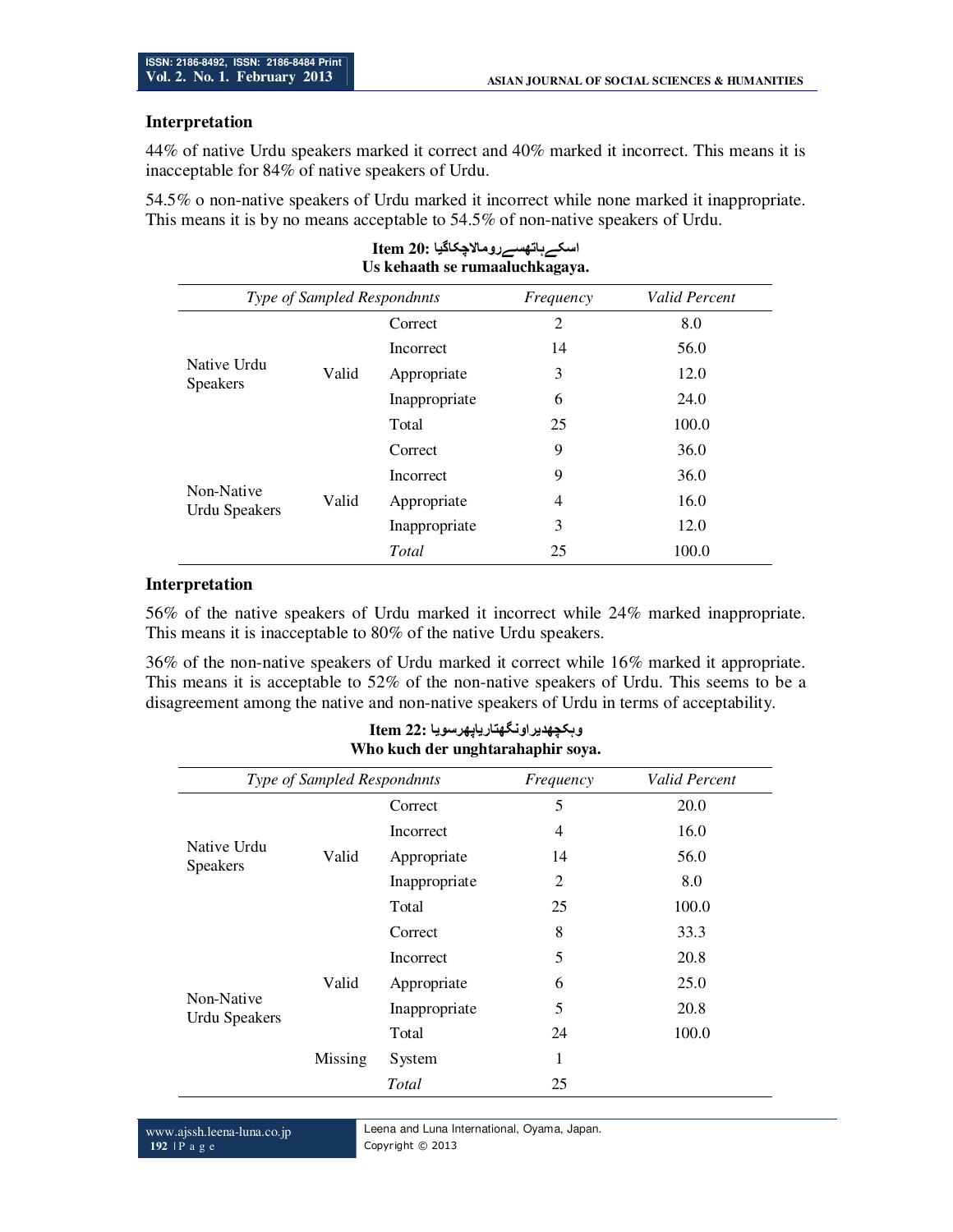20% of the native Urdu speakers marked it correct and 56% marked it appropriate. This means it is acceptable to 76% of the native Urdu speakers.

33.3% of non-native Urdu speakers marked it correct while 25% marked it appropriate. This means it is acceptable to 58.3% of them. These results show that the slight change in the colloquially used verb in the secondary clause was either unnoticed or acceptable to both groups of speakers.

| Type of Sampled Respondnnts        |         |               | Frequency      | Valid Percent |
|------------------------------------|---------|---------------|----------------|---------------|
| Native Urdu<br><b>Speakers</b>     | Valid   | Correct       | 14             | 56.0          |
|                                    |         | Incorrect     | $\overline{4}$ | 16.0          |
|                                    |         | Appropriate   | 3              | 12.0          |
|                                    |         | Inappropriate | $\overline{4}$ | 16.0          |
|                                    |         | Total         | 25             | 100.0         |
|                                    |         | Correct       | 3              | 12.5          |
| Non-Native<br><b>Urdu Speakers</b> |         | Incorrect     | 6              | 25.0          |
|                                    | Valid   | Appropriate   | 10             | 41.7          |
|                                    |         | Inappropriate | 5              | 20.8          |
|                                    |         | Total         | 24             | 100.0         |
|                                    | Missing | System        | 1              |               |
|                                    |         | Total         | 25             |               |

#### **وہکچھديراونگھاپھرسويا 23: Item Who kuch der unghaphir soya.**

#### **\*Interpretation**

56% of Urdu native speakers marked it correct while 12% marked it appropriate. This means 68% sample native Urdu speakers have accepted it.

12.5% non-native Urdu speakers marked it correct while 41.7% marked it appropriate. This means it is acceptable for 53.8% of non-native Urdu speakers.

| Qadeem Arab nozaidalarkiko garn eke haq main the.<br>Type of Sampled Respondnnts<br>Frequency |       |                  |    | Valid Percent |
|-----------------------------------------------------------------------------------------------|-------|------------------|----|---------------|
| Native Urdu<br><b>Speakers</b>                                                                | Valid | Correct          | 3  | 12.0          |
|                                                                                               |       | Incorrect        | 16 | 64.0          |
|                                                                                               |       | Appropriate      | 6  | 24.0          |
|                                                                                               |       | Total            | 25 | 100.0         |
| Non-Native<br><b>Urdu Speakers</b>                                                            | Valid | Correct          | 7  | 28.0          |
|                                                                                               |       | <b>Incorrect</b> | 5  | 20.0          |
|                                                                                               |       | Appropriate      | 12 | 48.0          |
|                                                                                               |       | Inappropriate    | 1  | 4.0           |
|                                                                                               |       | Total            | 25 | 100.0         |

# **قديمعربنوزائيدہلڑکيکوگاڑنےکےحقمينتھے 25: Item**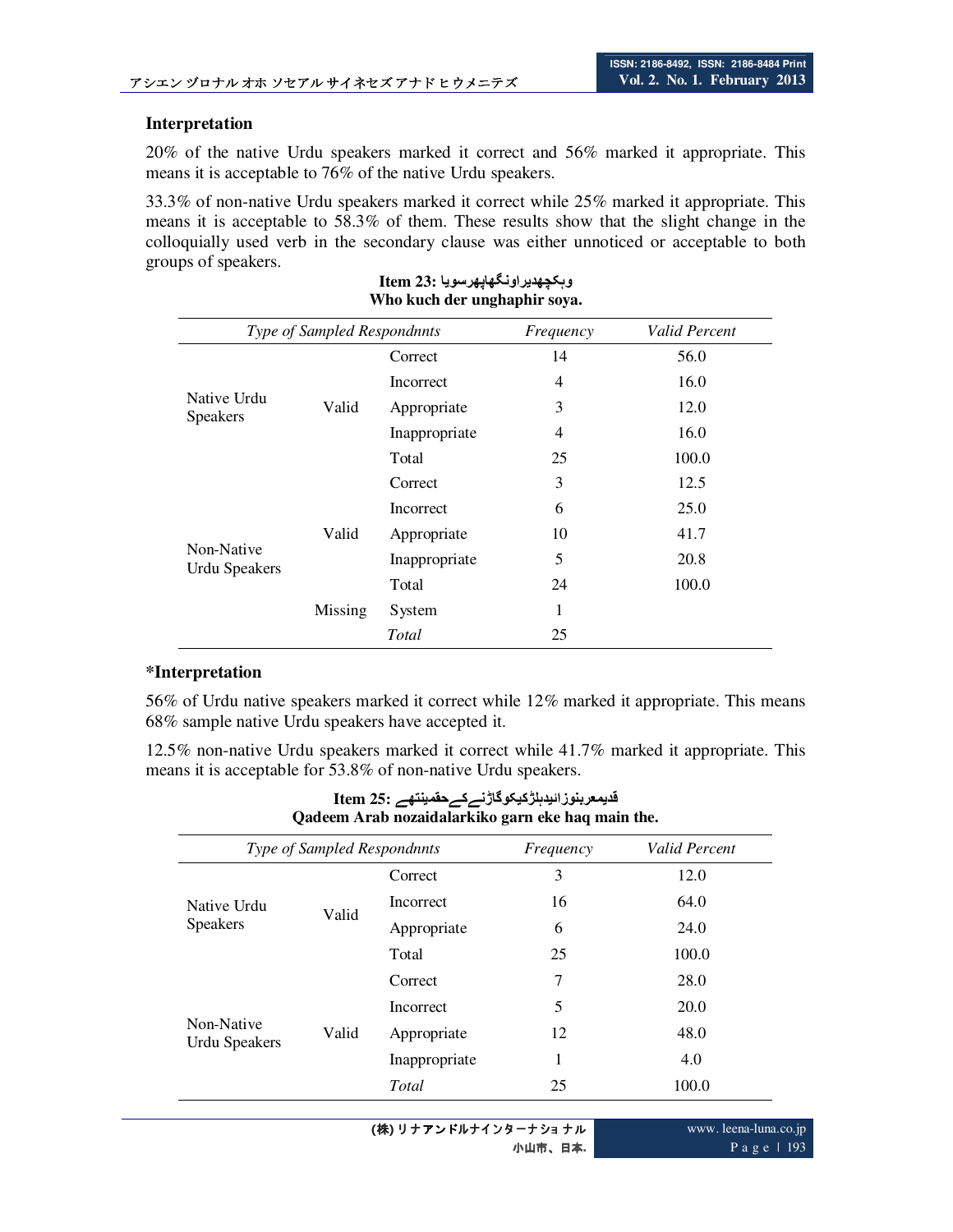64% of the native Urdu speakers have marked it incorrect but none have marked it inappropriate.

28% of non-native Urdu speakers marked it correct while 48% marked appropriate. This means it is acceptable to 76% of the non-native Urdu speakers.

This sentence too shows a considerable disagreement among the native and non-native Urdu speakers.

| S#           | Native Urdu speakers | Non-native Urdu speakers |
|--------------|----------------------|--------------------------|
| $\mathbf{1}$ | 84                   | 68                       |
| 5            | 92                   | 78.3                     |
| 6            | 88                   | 68.1                     |
| 10           |                      | 58.4                     |
| 14           | 59.1                 | 60                       |
| 18           |                      | 54.5                     |
| 20           |                      | 52                       |
| 22           | 76                   | 58.3                     |
| 23           | 68                   | 53.8                     |
| 25           |                      | 76                       |

# **Acceptability Percentages for both groups**

#### **Unacceptability percentages for Both Groups**

| S# | Native Urdu speakers | Non-native Urdu speakers |
|----|----------------------|--------------------------|
| 9  | 92                   | 66.6                     |
| 10 | 60                   |                          |
| 12 | 60                   | 64                       |
| 16 | 96                   | 70.8                     |
| 18 | 84                   |                          |
| 20 | 80                   |                          |
| 25 | 64                   |                          |